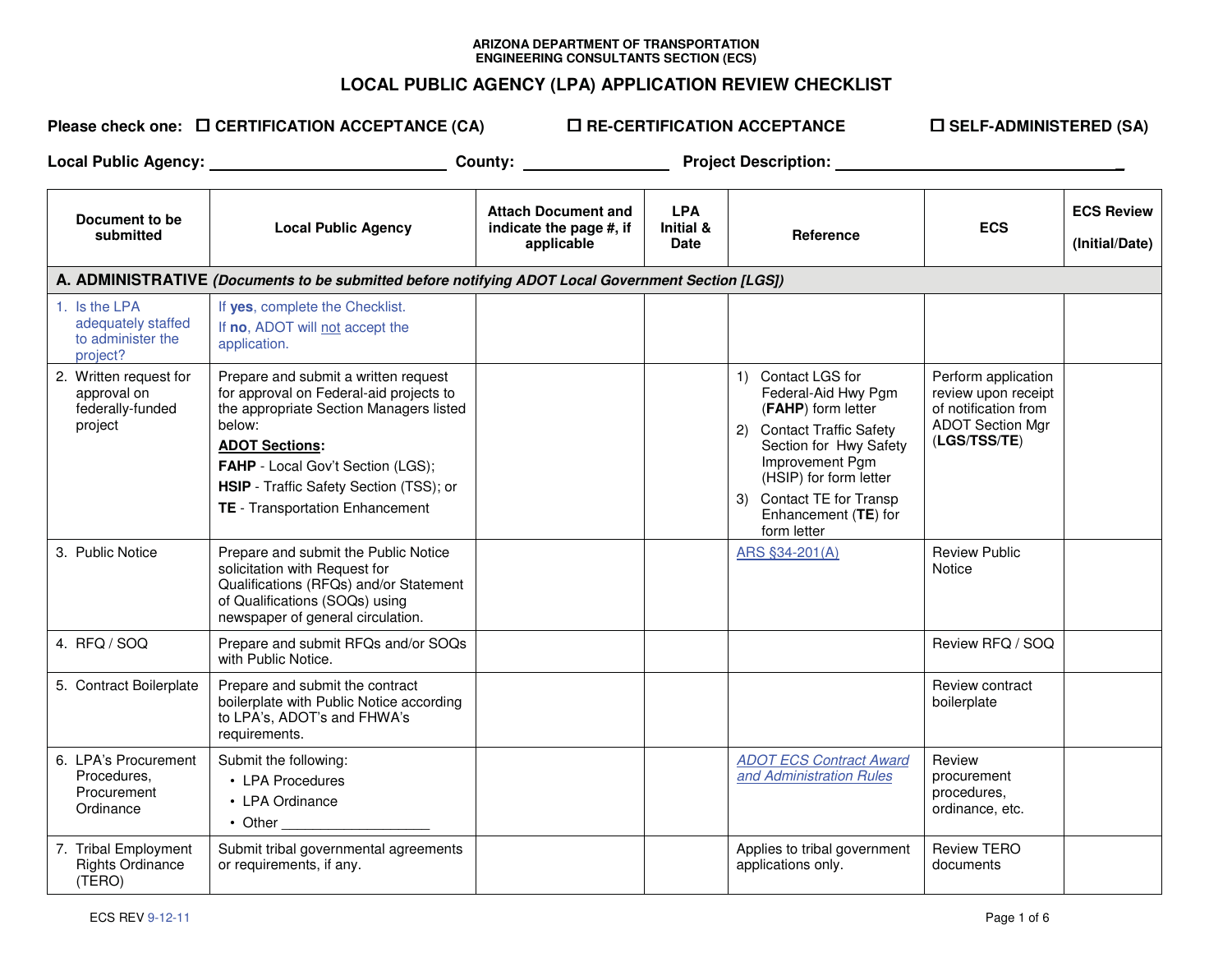| Document to be<br>submitted                                                  | <b>Local Public Agency</b>                                                                                                                                                                                                                                                                                                                                                                                                                            | <b>Attach Document and</b><br>indicate the page #, if<br>applicable | <b>LPA</b><br><b>Initial &amp;</b><br><b>Date</b> | Reference                                                                                     | <b>ECS</b>                                                                                 | <b>ECS Review</b><br>(Initial/Date) |
|------------------------------------------------------------------------------|-------------------------------------------------------------------------------------------------------------------------------------------------------------------------------------------------------------------------------------------------------------------------------------------------------------------------------------------------------------------------------------------------------------------------------------------------------|---------------------------------------------------------------------|---------------------------------------------------|-----------------------------------------------------------------------------------------------|--------------------------------------------------------------------------------------------|-------------------------------------|
| 8. Selection Panel                                                           | Submit a list of selection panel<br>members w/ their field of expertise &<br>number of years of experience.                                                                                                                                                                                                                                                                                                                                           |                                                                     |                                                   |                                                                                               | Review selection<br>panel members<br>qualifications &<br>documentation                     |                                     |
| 9. LPA Review<br>Checklist                                                   | Complete Checklist's sections A and B<br>before notifying ADOT Sections.                                                                                                                                                                                                                                                                                                                                                                              |                                                                     |                                                   |                                                                                               | Review completed<br>Checklist with<br>submitted docs                                       |                                     |
|                                                                              | <b>B. QUALIFICATION-BASED SELECTION (QBS) PROCESS</b>                                                                                                                                                                                                                                                                                                                                                                                                 |                                                                     |                                                   |                                                                                               |                                                                                            |                                     |
| 1. Pre-Qualification                                                         | Pre-qualify firms and establish a mailing<br>list of pre-qualified firms to perform<br>professional architectural or engineering<br>(A/E) services. If N/A, must use ECS<br><b>Prequalification List</b>                                                                                                                                                                                                                                              |                                                                     |                                                   | <b>ADOT ECS Contract Award</b><br>and Administration Rules,<br>Section 2.01                   | Determine if LPA<br>has firm Pre-qual<br>program. If no,<br>must use ECS Pre-<br>qual list |                                     |
| 2. Participation by<br>Disadvantaged<br><b>Business</b><br>Enterprises (DBE) | If using Federal-aid funds, submit DBE<br>Goal Worksheet to ADOT Civil Rights<br>Office (CRO). Follow information<br>detailed in this link<br>(https://adot.dbesystem.com/frontend/w<br>elcome.asp). Attach the DBE goal<br>determination letter received from<br><b>CRO with the Public Notice.</b>                                                                                                                                                  |                                                                     |                                                   | <b>49 CFR Part 26</b>                                                                         | Check DBE goals<br>and tracking<br>process.                                                |                                     |
| 3. Approval to<br>Advertise                                                  | Obtain preliminary authorization to<br>advertise by contacting the appropriate<br>ADOT Section Manager (LGS for<br>FAHP; TSS for HISP; or TE) to ensure<br>project is eligible for Federal<br>reimbursement.                                                                                                                                                                                                                                          |                                                                     |                                                   | <b>ADOT Local Government</b><br>Projects Manual - October<br>2004, Section 210                | Review LPA's<br>procedures,<br>guidelines, policies,<br>etc.                               |                                     |
| 4. Advertisement<br>(Public Notice)                                          | Publish two notices requesting RFQ /<br>SOQ proposal submittals in a single or<br>multiple newspapers within Arizona with<br>a cumulative general circulation of not<br>less than 50K subscribers to ensure<br>maximum free and open competition.<br>Public Notice shall be placed in the<br>newspaper's Legal Advertising section<br>--not less than six or more than 10<br>calendar days apart. Post the Notice<br>on LPA's website, if applicable. |                                                                     |                                                   | <b>ADOT ECS Contract Award</b><br>and Administration Rules,<br>Section 2.05<br>ARS §34-201(A) | Review LPA's<br>procedures,<br>guidelines, policies,<br>etc.                               |                                     |
| 5. RFQ / SOQ                                                                 | Prepare an RFQ / SOQ which shall<br>include language such as:<br>a. Intent of advertisement - Request                                                                                                                                                                                                                                                                                                                                                 |                                                                     |                                                   | <b>ADOT Local Government</b><br>Projects Manual - October<br>2004, Section 210                | Review LPA's<br>procedures,<br>guidelines, policies,                                       |                                     |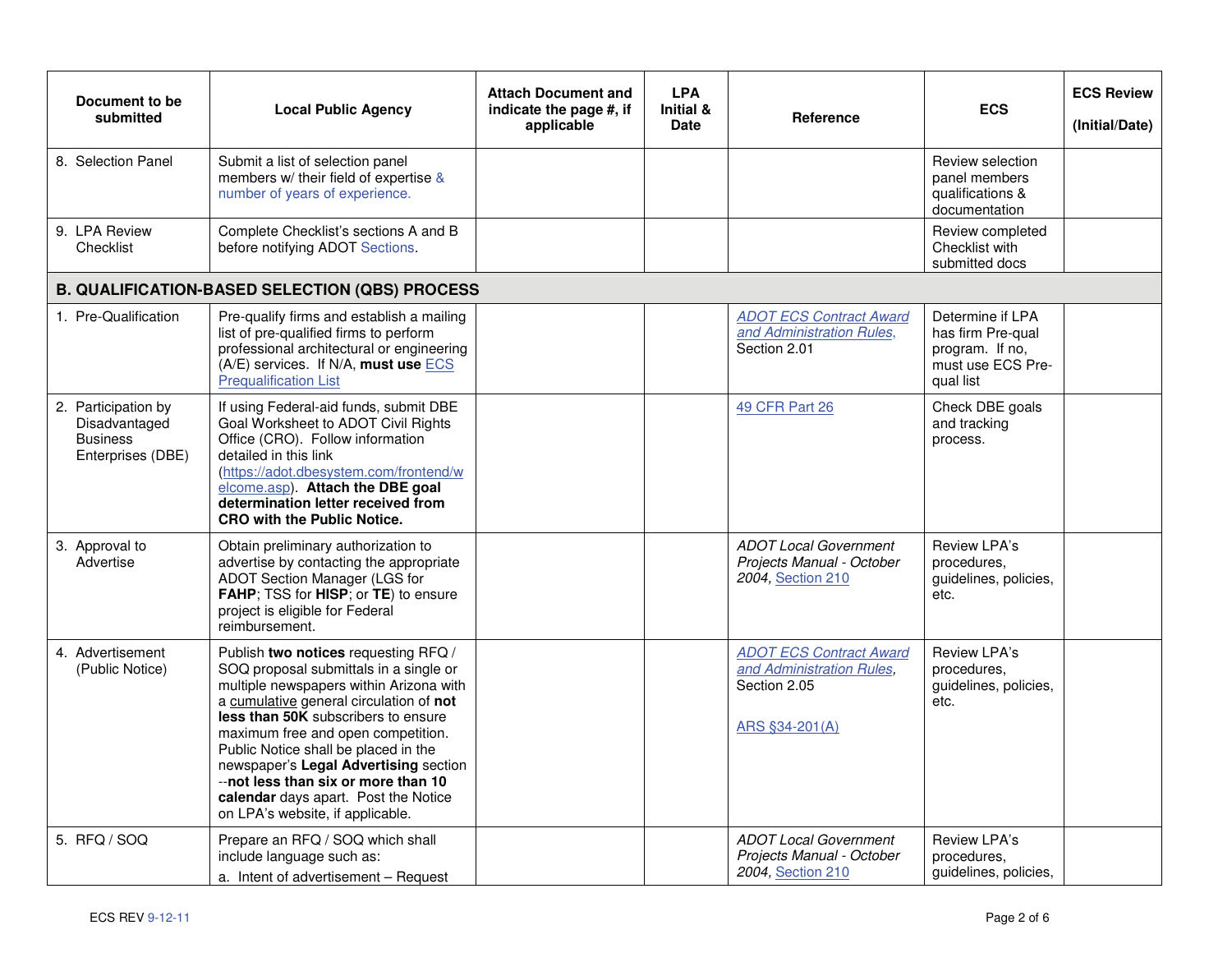| Document to be<br>submitted           | <b>Local Public Agency</b>                                                                                                                                                                                                                                                     | <b>Attach Document and</b><br>indicate the page #, if<br>applicable | <b>LPA</b><br>Initial &<br><b>Date</b> | Reference                                                                      | <b>ECS</b>                                                   | <b>ECS Review</b><br>(Initial/Date) |
|---------------------------------------|--------------------------------------------------------------------------------------------------------------------------------------------------------------------------------------------------------------------------------------------------------------------------------|---------------------------------------------------------------------|----------------------------------------|--------------------------------------------------------------------------------|--------------------------------------------------------------|-------------------------------------|
|                                       | for LPA services, scope of work,<br>RFQ / SOQ due date, and method of<br>submission.                                                                                                                                                                                           |                                                                     |                                        | 23 CFR 172.9(a)(2)                                                             | etc.                                                         |                                     |
|                                       | b. If SOQ addendums / amendments<br>are necessary, information must be<br>provided to all firms that obtain copy<br>of RFQ / SOQ Package. Signed<br>addendums / amendments shall be<br>included in RFQ / SOQ submittals.                                                       |                                                                     |                                        | <b>ADOT ECS Contract Award</b><br>and Administration Rules,<br>Section 2.07    | Review LPA's<br>procedures.<br>guidelines, policies,<br>etc. |                                     |
|                                       | c. Evaluation criteria and weighing<br>factors are identified and defined.<br>Ensure that Qualification-based<br>selection (QBS) process does not<br>allow costs as an evaluation<br>criterion.                                                                                |                                                                     |                                        | 23 CFR Part 172.9(a)(1)                                                        | Review LPA's<br>procedures.<br>guidelines, policies,<br>etc. |                                     |
|                                       | d. Specify if Oral Interview will be<br>conducted.                                                                                                                                                                                                                             |                                                                     |                                        | <b>ADOT ECS Contract Award</b><br>and Administration Rules,<br>Section 2.12    | Review LPA's<br>procedures,<br>guidelines, policies          |                                     |
| 6. Proposal Evaluation                | Determine if RFQ / SOQ submittals<br>comply with the RFQ / SOQ<br>requirements (i.e., format, page<br>limitations, etc.)                                                                                                                                                       |                                                                     |                                        | <b>ADOT Local Government</b><br>Projects Manual - October<br>2004, Section 210 | Review documents                                             |                                     |
|                                       | Proposals are evaluated by Selection<br>Panel of at least three (3) qualified<br>members who are familiar with the<br>project and intent of the RFQ / SOQ.<br>Panel members shall complete and<br>comply with the Confidentiality and<br>Conflict of Interest in Panel Packet. |                                                                     |                                        | <b>ADOT ECS Contract Award</b><br>and Administration Rules,<br>Section 2.11    | Review LPA's<br>procedures.<br>guidelines, policies,<br>etc. |                                     |
|                                       | Evaluations shall be based on RFQ /<br>SOQ evaluation criteria.                                                                                                                                                                                                                |                                                                     |                                        | 23 CFR Part 172.9(a)(1)                                                        | Review LPA's<br>procedures,<br>guidelines, policies          |                                     |
| 7. Selection Process<br>and Documents | Compile the Panel scores to arrive at<br>average scores for each proposer. The<br>highest ranked firm shall be considered<br>the most qualified (overall ranking of<br>70% or above). Firms' average score<br>of less than 70% is not considered.                              |                                                                     |                                        | <b>ADOT ECS Contract Award</b><br>and Administration Rules,<br>Section 2.12    | Review LPA's<br>procedures,<br>guidelines, policies,<br>etc. |                                     |
|                                       | Obtain approval to initiate negotiations<br>with the most qualified firm. See ADOT                                                                                                                                                                                             |                                                                     |                                        | <b>ADOT ECS Contract Award</b><br>and Administration Rules,                    | Review LPA's<br>procedures.                                  |                                     |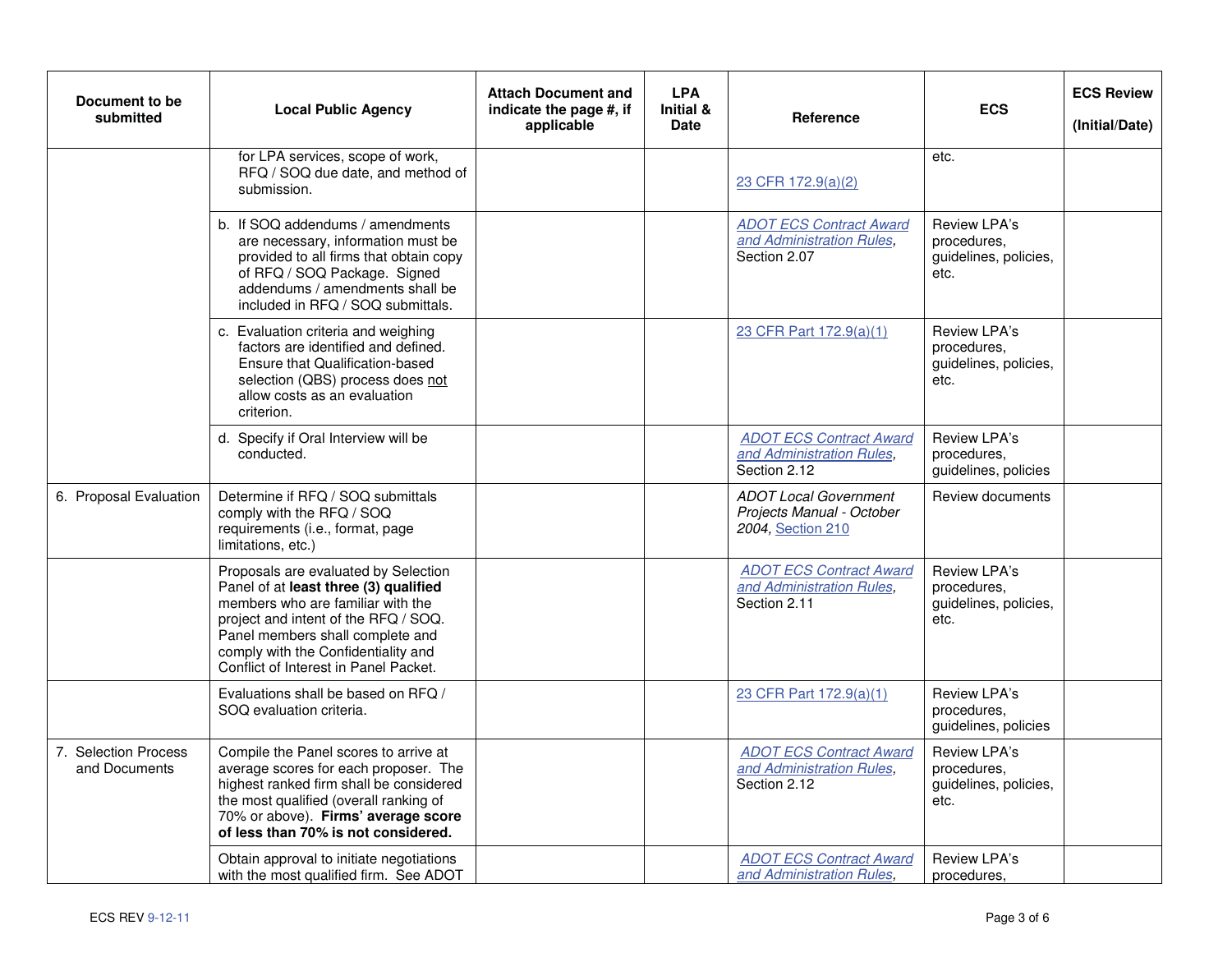| Document to be<br>submitted                                                  | <b>Local Public Agency</b>                                                                                                                                                                                                                                        | <b>Attach Document and</b><br>indicate the page #, if<br>applicable | <b>LPA</b><br>Initial &<br><b>Date</b> | <b>Reference</b>                                                                                                 | <b>ECS</b>                                                   | <b>ECS Review</b><br>(Initial/Date) |
|------------------------------------------------------------------------------|-------------------------------------------------------------------------------------------------------------------------------------------------------------------------------------------------------------------------------------------------------------------|---------------------------------------------------------------------|----------------------------------------|------------------------------------------------------------------------------------------------------------------|--------------------------------------------------------------|-------------------------------------|
|                                                                              | ECS Rules for contract negotiations.<br>Negotiation must follow 40 USC 1101 et<br>seq.                                                                                                                                                                            |                                                                     |                                        | Section 3.01;<br>40 USC 1101                                                                                     | guidelines, policies,<br>etc.                                |                                     |
|                                                                              | Verify and document Excluded Party<br>List System (EPLS) (www.epls.gov) to<br>ensure that prime Consultant and its<br>Subconsultant(s) are not currently<br>debarred, suspended and/or excluded<br>from participation in Federal programs.<br>Have firms certify. |                                                                     |                                        | <b>ADOT ECS Contract Award</b><br>and Administration Rules,<br>Section 2.01(2)                                   | Review LPA's<br>procedures.<br>guidelines, policies,<br>etc. |                                     |
|                                                                              | Proceed to the next highest ranked firm<br>if contract negotiations are not agreed<br>with the highest ranked firm.                                                                                                                                               |                                                                     |                                        | <b>ADOT ECS Contract Award</b><br>and Administration Rules,<br>Section 3.04                                      | Review LPA's<br>procedures.<br>guidelines, policies          |                                     |
| <b>C. CONTRACT PROVISIONS</b>                                                |                                                                                                                                                                                                                                                                   |                                                                     |                                        |                                                                                                                  |                                                              |                                     |
| 1. Federal Debarment<br>Suspension                                           | See ADOT Contract Section 4.30                                                                                                                                                                                                                                    |                                                                     |                                        | FAR Subpart 9.4 -<br>Debarment, Suspension and<br>Ineligibility                                                  | Review the contract<br>boilerplate                           |                                     |
| 2. Anti-Lobbying                                                             | See ADOT Contract Section 4.39                                                                                                                                                                                                                                    |                                                                     |                                        | 31 USC §1352 and FAR<br>Subpart 3.8                                                                              | Review the contract<br>boilerplate                           |                                     |
| 3. Records Retention,<br>Maintenance &<br>Audit                              | See ADOT Contract Section 4.41                                                                                                                                                                                                                                    |                                                                     |                                        | ARS §35-214                                                                                                      | Review the contract<br>boilerplate                           |                                     |
| 4. Nondiscrimination                                                         | See ADOT Contract Section 4.45                                                                                                                                                                                                                                    |                                                                     |                                        | 49 CFR Part 26.<br>Executive Order 99-4, Executive<br>Order 11246 and 11375.<br>41 CFR Part 60<br>49 CFR Part 21 | Review the contract<br>boilerplate                           |                                     |
| 5. Affirmative Action                                                        | See ADOT Contract Section 4.46                                                                                                                                                                                                                                    |                                                                     |                                        | 23 CFR 230.311                                                                                                   | Review the contract<br>boilerplate                           |                                     |
| 6. Participation by<br>Disadvantaged<br><b>Business</b><br>Enterprises (DBE) | See ADOT Contract Section 4.47                                                                                                                                                                                                                                    |                                                                     |                                        | 49 CFR Part 26                                                                                                   | Review the contract<br>boilerplate                           |                                     |
| 7. Counting DBE<br>Participation                                             | See ADOT Contract Section 4.48                                                                                                                                                                                                                                    |                                                                     |                                        | 49 CFR Part 26                                                                                                   | Review the contract<br>boilerplate                           |                                     |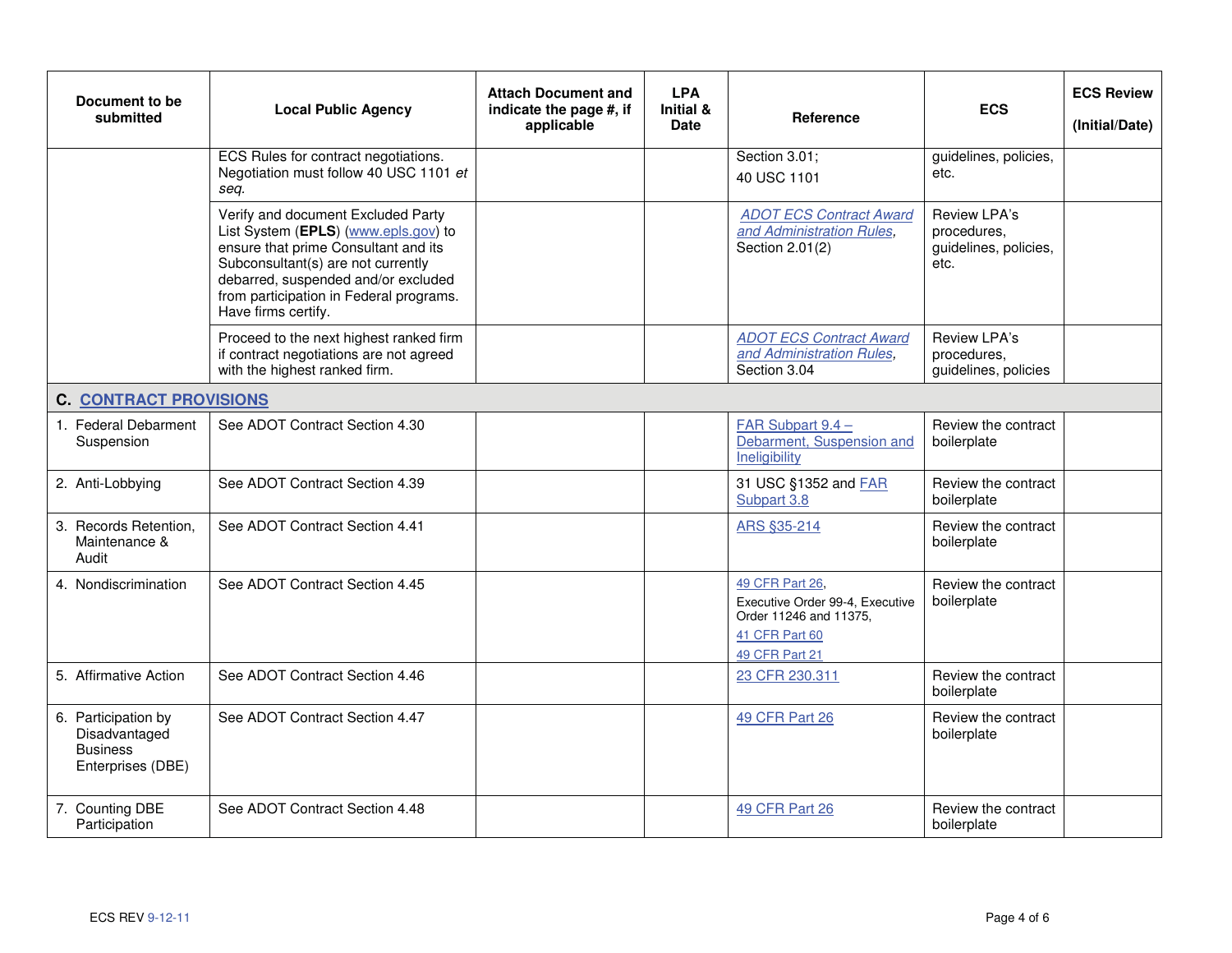| Document to be<br>submitted                           | <b>Local Public Agency</b>     | <b>Attach Document and</b><br>indicate the page #, if<br>applicable | <b>LPA</b><br>Initial &<br><b>Date</b> | Reference                                                                                                                                            | <b>ECS</b>                         | <b>ECS Review</b><br>(Initial/Date) |
|-------------------------------------------------------|--------------------------------|---------------------------------------------------------------------|----------------------------------------|------------------------------------------------------------------------------------------------------------------------------------------------------|------------------------------------|-------------------------------------|
| 8. Environmental<br>Protection<br>(Contract > \$100K) | See ADOT Contract Section 4.49 |                                                                     |                                        | Section 306 of the Clean Air Act<br>(42 USC 1857 (h), §508 of the<br>Clean Water Act (33 USC<br>1368), Executive Order 11738,<br>and EPA regulations | Review the contract<br>boilerplate |                                     |
| 9. Energy<br>Conservation                             | See ADOT Contract Section 4.50 |                                                                     |                                        |                                                                                                                                                      | Review the contract<br>boilerplate |                                     |
| Federal<br>10.<br>Immigration and<br>Nationality Act  | See ADOT Contract Section 4.55 |                                                                     |                                        | Immigration Reform and Control<br>Act of 1986; ARS §41-4401 &<br>ARS §23-214(A)                                                                      | Review the contract<br>boilerplate |                                     |
| Scrutinized<br>11.<br><b>Business</b><br>Operations   | See ADOT Contract Section 4.56 |                                                                     |                                        |                                                                                                                                                      | Review the contract<br>boilerplate |                                     |
| Pandemic<br>12.<br>Contractual<br>Performance         | See ADOT Contract Section 4.57 |                                                                     |                                        |                                                                                                                                                      | Review the contract<br>boilerplate |                                     |
| Performance<br>13.<br>Evaluation                      | See ADOT Contract Section 4.58 |                                                                     |                                        |                                                                                                                                                      | Review the contract<br>boilerplate |                                     |